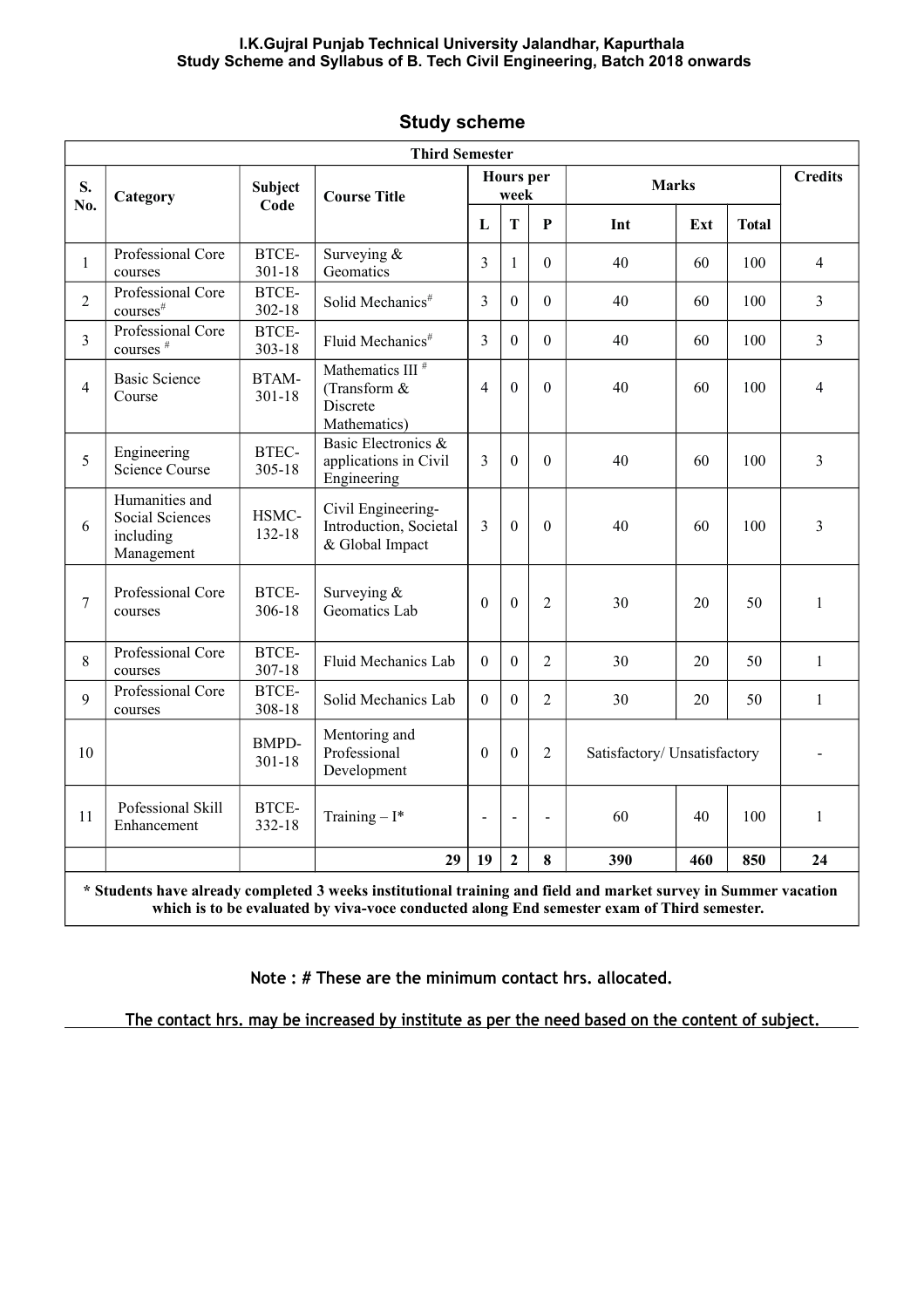|                     |                                                 |                            | <b>Fourth Semester</b>                       |                          |                |                |                              |     |                          |                |
|---------------------|-------------------------------------------------|----------------------------|----------------------------------------------|--------------------------|----------------|----------------|------------------------------|-----|--------------------------|----------------|
| S<br>N <sub>0</sub> | Category                                        | Subject                    | <b>Course Title</b>                          | <b>Hours Per</b><br>Week |                |                | <b>Marks</b>                 |     |                          | <b>Credits</b> |
|                     |                                                 | Code                       |                                              | L                        | T              | P              | Int                          | Ext | <b>Total</b>             |                |
| 1                   | Professional Core<br>courses                    | BTCE-<br>401               | Concrete Technology                          | 3                        | $\theta$       | $\Omega$       | 40                           | 60  | 100                      | 3              |
| $\overline{2}$      | Professional Core<br>courses                    | BTCE-<br>402               | Material, Testing &<br>Evaluation            | $\overline{4}$           | $\theta$       | $\theta$       | 40                           | 60  | 100                      | 4              |
| 3                   | Professional Core<br>courses                    | BTCE-<br>403               | Hydrology & Water<br>Resources               | 3                        | 1              | $\Omega$       | 40                           | 60  | 100                      | $\overline{4}$ |
| 4                   | Professional Core<br>courses                    | BTCE-<br>404               | Transportation<br>Engineering                | 3                        | $\mathbf{1}$   | $\Omega$       | 40                           | 60  | 100                      | $\overline{4}$ |
| 5                   | Professional Core<br>courses                    | BTCE-<br>405               | Disaster<br>Preparedness &<br>Planning       | $\overline{3}$           | $\theta$       | $\theta$       | 40                           | 60  | 100                      | 3              |
| 6                   | <b>Basic Sciences</b><br>(Mandatory<br>Courses) | EVS-<br>101-18             | <b>Environment Science</b><br>(Non-credit)   | $\overline{2}$           | $\Omega$       | $\Omega$       | 50                           |     | 50                       | $\theta$       |
| $\overline{7}$      | Professional Core<br>courses                    | BTCE-<br>$406 - 18$        | Concrete Testing Lab                         | $\theta$                 | $\theta$       | $\overline{2}$ | 30                           | 20  | 50                       | $\mathbf{1}$   |
| 8                   | Professional Core<br>courses                    | BTCE-<br>$407 - 18$        | Transportation Lab                           | $\theta$                 | $\mathbf{0}$   | $\overline{2}$ | 30                           | 20  | 50                       | 1              |
| 9                   | Professional Skill<br>Enhancement               |                            | Training $-II^*$                             | $\Omega$                 | $\theta$       | $\Omega$       |                              |     | $\overline{\phantom{a}}$ |                |
| 10                  |                                                 | <b>BMPD-</b><br>$401 - 18$ | Mentoring and<br>Professional<br>Development | $\Omega$                 | $\theta$       | $\overline{2}$ | Satisfactory/ Unsatisfactory |     |                          |                |
|                     |                                                 |                            | 26                                           | 18                       | $\overline{2}$ | 6              | 310                          | 340 | 650                      | 20             |

\* 2 weeks survey camp and 4 weeks industrial/institutional training for which viva will be conducted along End semester examination of Fifth semester.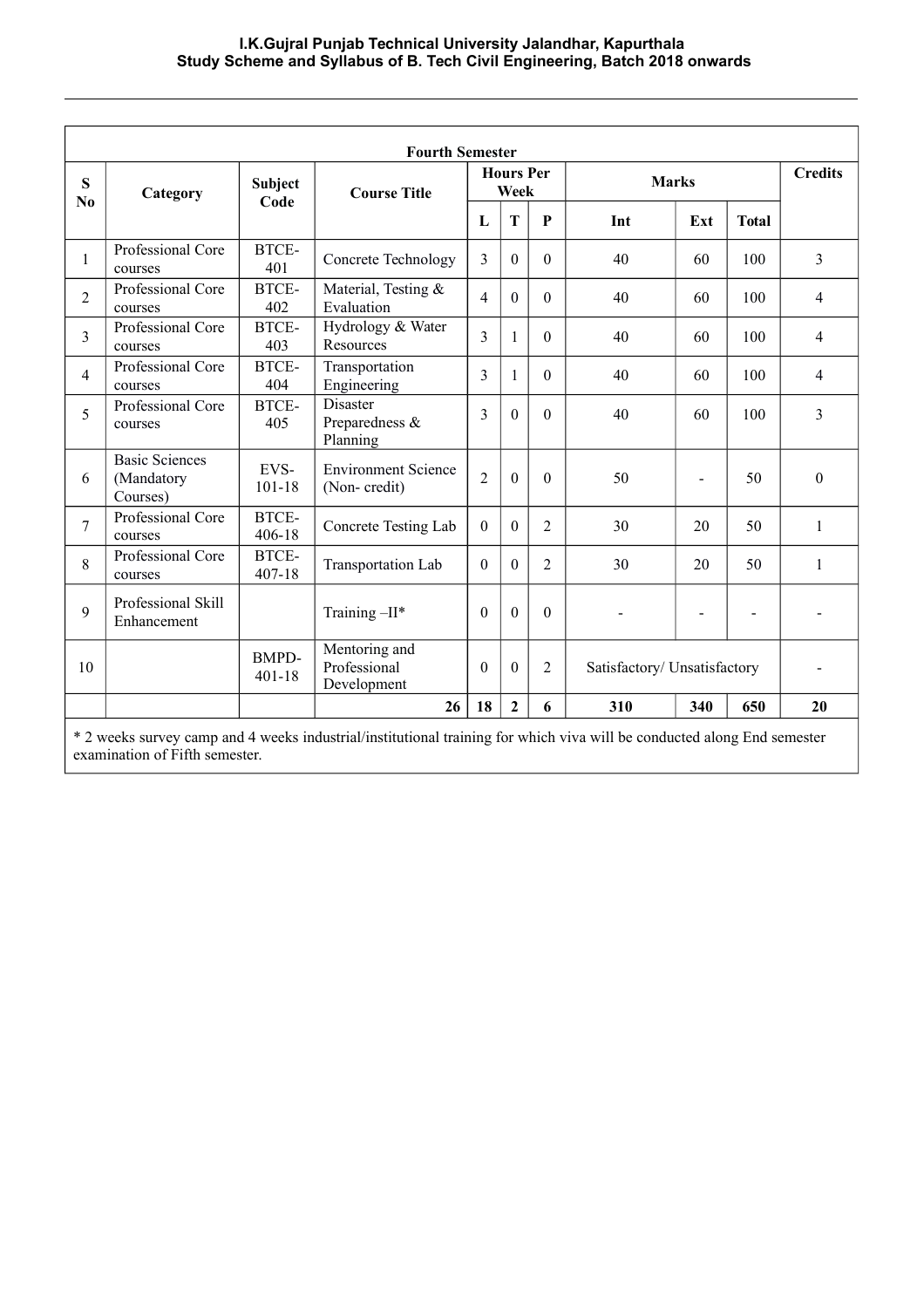## **I.K.Gujral Punjab Technical University Jalandhar, Kapurthala Study Scheme and Syllabus of B. Tech Civil Engineering, Batch 2018 onwards**

| <b>Fifth Semester</b>       |                                           |                            |                                                                                                                                                                                                      |                |                          |                |                              |                          |              |                |  |
|-----------------------------|-------------------------------------------|----------------------------|------------------------------------------------------------------------------------------------------------------------------------------------------------------------------------------------------|----------------|--------------------------|----------------|------------------------------|--------------------------|--------------|----------------|--|
| S<br>No                     | Category                                  | Subject<br>Code            | <b>Course Title</b>                                                                                                                                                                                  |                | <b>Hours Per</b><br>Week |                | <b>Marks</b>                 |                          |              | <b>Credits</b> |  |
|                             |                                           |                            |                                                                                                                                                                                                      | L              | T                        | $\mathbf{P}$   | Int                          | Ext                      | <b>Total</b> |                |  |
| $\mathbf{1}$                | Professional Core<br>courses              | BTCE-<br>501-18            | <b>Engineering Geology</b>                                                                                                                                                                           | 3              | $\theta$                 | $\theta$       | 40                           | 60                       | 100          | $\overline{3}$ |  |
| $\overline{2}$              | Professional Core<br>courses              | BTCE-<br>502-18            | Elements of<br>Earthquate                                                                                                                                                                            | 3              | $\theta$                 | $\theta$       | 40                           | 60                       | 100          | 3              |  |
| 3                           | Professional Core<br>courses              | BTCE-<br>503-18            | Construction<br>Engineering &<br>Management                                                                                                                                                          | 3              | $\theta$                 | $\theta$       | 40                           | 60                       | 100          | 3              |  |
| $\overline{4}$              | Professional Core<br>courses              | BTCE-<br>504-18            | Environmental<br>Engineering                                                                                                                                                                         | $\overline{4}$ | $\boldsymbol{0}$         | $\mathbf{0}$   | 40                           | 60                       | 100          | 4              |  |
| 5                           | Professional Core<br>courses              | BTCE-<br>505-18            | Structural<br>Engineering                                                                                                                                                                            | 3              | $\mathbf{1}$             | $\theta$       | 40                           | 60                       | 100          | 4              |  |
| 6                           | Professional Core<br>courses <sup>#</sup> | BTCE-<br>506-18            | Geotechnical<br>Engineering <sup>#</sup>                                                                                                                                                             | 3              | $\boldsymbol{0}$         | $\theta$       | 40                           | 60                       | 100          | 3              |  |
| $\tau$                      | Professional Core<br>courses              | BTCE-<br>507-18            | Geotechnical Lab                                                                                                                                                                                     | $\theta$       | $\boldsymbol{0}$         | $\overline{2}$ | 30                           | 20                       | 50           | $\mathbf{1}$   |  |
| 8                           | Professional Core<br>courses              | BTCE-<br>508-18            | Environmental<br>Engineering Lab                                                                                                                                                                     | $\theta$       | $\boldsymbol{0}$         | $\overline{2}$ | 30                           | 20                       | 50           | 1              |  |
| 9                           | <b>Professional Core</b><br>courses       | BTCE-<br>509-18            | Structural Lab                                                                                                                                                                                       | $\theta$       | $\boldsymbol{0}$         | 2              | 30                           | 20                       | 50           | 1              |  |
| 10                          |                                           | <b>BMPD-</b><br>$501 - 18$ | Mentoring and<br>Professional                                                                                                                                                                        | $\theta$       | $\theta$                 | 2              | Satisfactory/ Unsatisfactory |                          |              | $\blacksquare$ |  |
| 11                          | Professional Skill<br>Enhancement         | BTCE-<br>532-18            | Training $-II^*$                                                                                                                                                                                     | L,             | $\blacksquare$           | $\blacksquare$ | 60                           | 40                       | 100          | $\mathbf{1}$   |  |
|                             |                                           |                            | 28                                                                                                                                                                                                   | 19             | $\mathbf{1}$             | 8              | 390                          | 460                      | 850          | 24             |  |
|                             |                                           |                            | * Students have already completed 2 weeks survey camp and 4 weeks summer internship in Summer vacation which is to<br>be evaluated by viva-voce condcuted along End semester exam of Fifth semester. |                |                          |                |                              |                          |              |                |  |
|                             |                                           |                            | <b>Sixth Semester</b>                                                                                                                                                                                |                |                          |                |                              |                          |              |                |  |
| ${\bf S}$<br>N <sub>0</sub> | Category                                  | Subject<br>Code            | <b>Course Title</b>                                                                                                                                                                                  |                | <b>Hours</b> Per<br>Week |                | <b>Marks</b>                 |                          |              | <b>Credits</b> |  |
|                             |                                           |                            |                                                                                                                                                                                                      | L              | $\overline{\mathbf{T}}$  | P              | Int                          | Ext                      | <b>Total</b> |                |  |
| 1                           | Professional Core<br>courses              | BTCE-                      | Estimation & Costing<br>and Professional                                                                                                                                                             | 3              | $\mathbf{1}$             | $\theta$       | 40                           | 60                       | 100          | 4              |  |
| $\overline{2}$              | Professional Core<br>courses              | BTCE-<br>116               | Construction<br>Practices                                                                                                                                                                            | 3              | $\mathbf{0}$             | $\overline{0}$ | 40                           | 60                       | 100          | 3              |  |
| $\overline{3}$              | Professional<br>Elective courses          | BTCE-<br><b>XXX</b>        | $Electric - I$                                                                                                                                                                                       | $\overline{3}$ | $\mathbf{1}$             | $\theta$       | 40                           | 60                       | 100          | $\overline{4}$ |  |
| $\overline{4}$              | Professional<br>Elective courses          | PECE-<br><b>XXX</b>        | $Electric - II$                                                                                                                                                                                      | $\overline{3}$ | $\mathbf{1}$             | $\overline{0}$ | 40                           | 60                       | 100          | $\overline{4}$ |  |
| 5                           | Professional Core<br>courses              | BTCE-<br>109               | CAD Lab                                                                                                                                                                                              | $\mathbf{0}$   | $\overline{0}$           | $\overline{2}$ | 30                           | 20                       | 50           | $\mathbf{1}$   |  |
| 6                           | Open Elective<br>courses                  | OEZZ-<br>XXX               | Open Elective - I                                                                                                                                                                                    | $\overline{3}$ | $\overline{0}$           | $\theta$       | 40                           | 60                       | 100          | $\overline{3}$ |  |
| $\tau$                      | Project                                   | PRCE-<br>102               | Minor Project<br>(Estimation & costing)                                                                                                                                                              | $\mathbf{0}$   | $\mathbf{0}$             | $\overline{4}$ | 60                           | 40                       | 100          | $\overline{2}$ |  |
| 8                           | Mandatory<br>Courses                      | MCXX-<br>XX                | Constitution of India                                                                                                                                                                                | $\overline{2}$ | $\overline{0}$           | $\Omega$       | 50                           | $\overline{\phantom{0}}$ | 50           | $\overline{0}$ |  |
| 9                           |                                           | <b>BMPD-</b><br>601-18     | Mentoring and<br>Professional                                                                                                                                                                        | $\mathbf{0}$   | $\theta$                 | $\overline{2}$ | Satisfactory/ Unsatisfactory |                          |              | $\blacksquare$ |  |
|                             |                                           |                            | 28                                                                                                                                                                                                   | 17             | $\mathbf{3}$             | 8              | 340                          | 360                      | 700          | 21             |  |